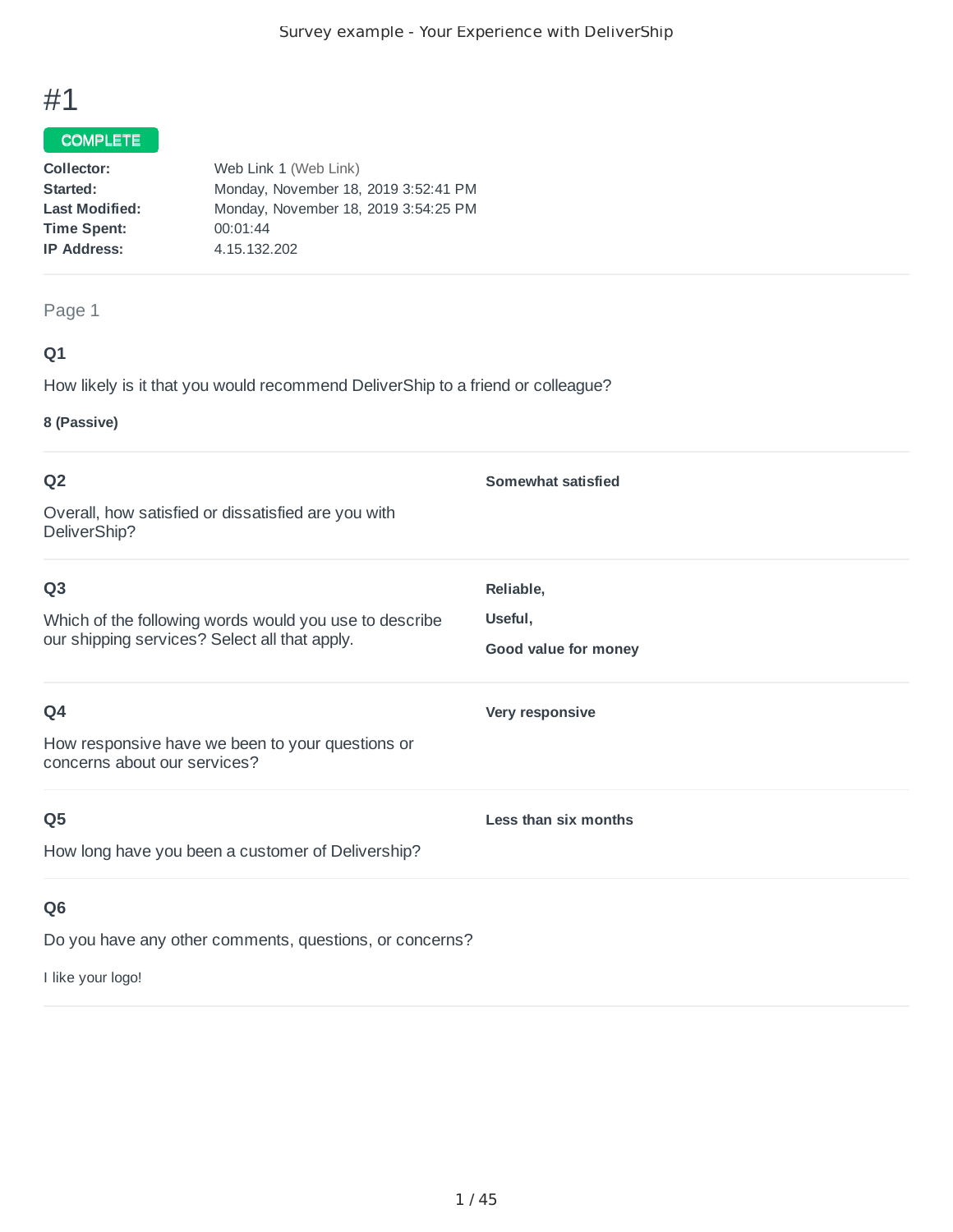

### **COMPLETE**

| Collector:            | Web Link 1 (Web Link)                 |
|-----------------------|---------------------------------------|
| Started:              | Tuesday, November 19, 2019 2:19:22 PM |
| <b>Last Modified:</b> | Tuesday, November 19, 2019 2:21:45 PM |
| <b>Time Spent:</b>    | 00:02:22                              |
| <b>IP Address:</b>    | 4.15.132.202                          |
|                       |                                       |

### Page 1

### **Q1**

How likely is it that you would recommend DeliverShip to a friend or colleague?

### **9 (Promoter)**

| Q <sub>2</sub>                                                                                                            | Somewhat satisfied                                 |
|---------------------------------------------------------------------------------------------------------------------------|----------------------------------------------------|
| Overall, how satisfied or dissatisfied are you with<br>DeliverShip?                                                       |                                                    |
| Q <sub>3</sub><br>Which of the following words would you use to describe<br>our shipping services? Select all that apply. | Reliable,<br>High quality,<br>Good value for money |
| Q4<br>How responsive have we been to your questions or<br>concerns about our services?                                    | Not applicable                                     |
| Q <sub>5</sub><br>How long have you been a customer of Delivership?                                                       | Less than six months                               |
| Q <sub>6</sub><br>Do you have any other comments, questions, or concerns?                                                 |                                                    |

Your shipping services are top-notch!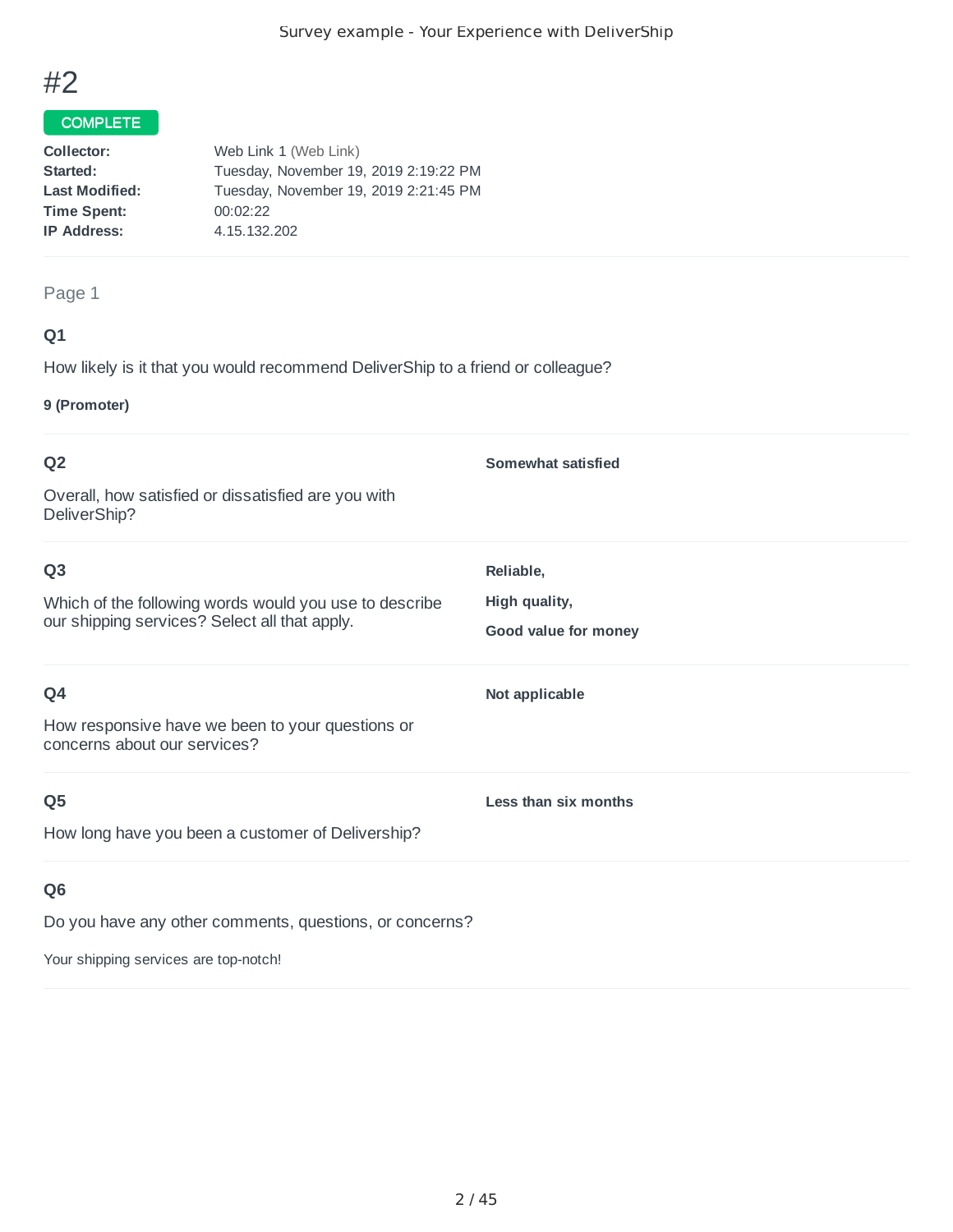### **COMPLETE**

| Collector:            | Web Link 1 (Web Link)                 |
|-----------------------|---------------------------------------|
| Started:              | Tuesday, November 19, 2019 2:21:45 PM |
| <b>Last Modified:</b> | Tuesday, November 19, 2019 2:22:11 PM |
| <b>Time Spent:</b>    | 00:00:26                              |
| <b>IP Address:</b>    | 4.15.132.202                          |
|                       |                                       |

### Page 1

### **Q1**

How likely is it that you would recommend DeliverShip to a friend or colleague?

**Extremely likely - 10 (Promoter)**

| Q <sub>2</sub>                                                                   | Very satisfied                   |
|----------------------------------------------------------------------------------|----------------------------------|
| Overall, how satisfied or dissatisfied are you with<br>DeliverShip?              |                                  |
| Q <sub>3</sub>                                                                   | Reliable,                        |
| Which of the following words would you use to describe                           | High quality,                    |
| our shipping services? Select all that apply.                                    | Useful,                          |
|                                                                                  | Unique,                          |
|                                                                                  | Good value for money             |
| Q4                                                                               | <b>Extremely responsive</b>      |
| How responsive have we been to your questions or<br>concerns about our services? |                                  |
| Q <sub>5</sub>                                                                   | 3 or more years                  |
| How long have you been a customer of Delivership?                                |                                  |
| Q <sub>6</sub>                                                                   | Respondent skipped this question |
| Do you have any other comments, questions, or<br>concerns?                       |                                  |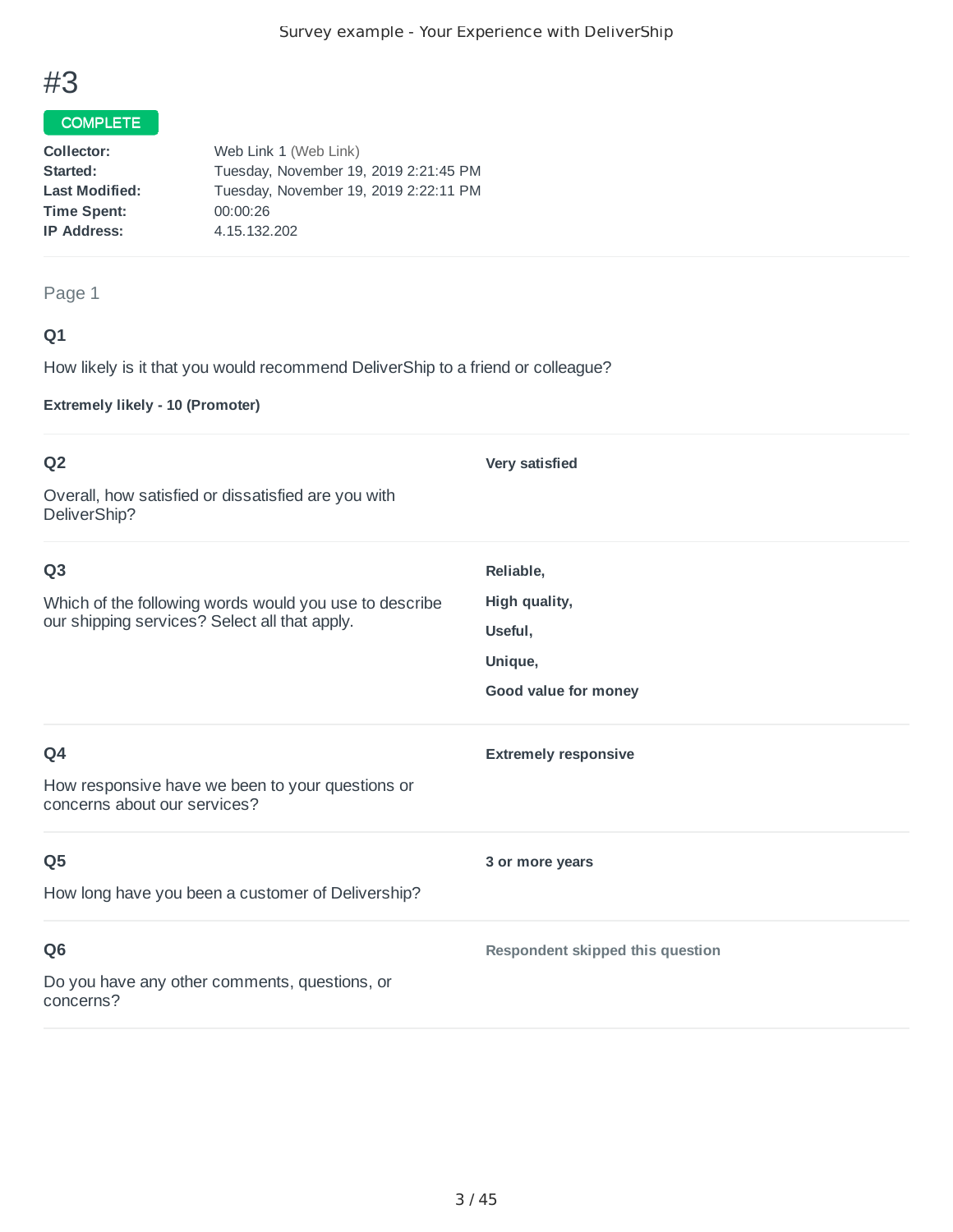### **COMPLETE**

| Collector:            | Web Link 1 (Web Link)                 |
|-----------------------|---------------------------------------|
| Started:              | Tuesday, November 19, 2019 2:22:12 PM |
| <b>Last Modified:</b> | Tuesday, November 19, 2019 2:23:10 PM |
| <b>Time Spent:</b>    | 00:00:58                              |
| <b>IP Address:</b>    | 4.15.132.202                          |
|                       |                                       |

### Page 1

### **Q1**

How likely is it that you would recommend DeliverShip to a friend or colleague?

**Extremely likely - 10 (Promoter)**

| Q <sub>2</sub><br>Overall, how satisfied or dissatisfied are you with<br>DeliverShip?                                     | <b>Very satisfied</b>            |
|---------------------------------------------------------------------------------------------------------------------------|----------------------------------|
| Q <sub>3</sub><br>Which of the following words would you use to describe<br>our shipping services? Select all that apply. | Reliable,<br><b>High quality</b> |
| Q4<br>How responsive have we been to your questions or<br>concerns about our services?                                    | <b>Extremely responsive</b>      |
| Q <sub>5</sub><br>How long have you been a customer of Delivership?                                                       | This is my first purchase        |

### **Q6**

Do you have any other comments, questions, or concerns?

The customer support rep was extremely helpful and answered all of my questions quickly.